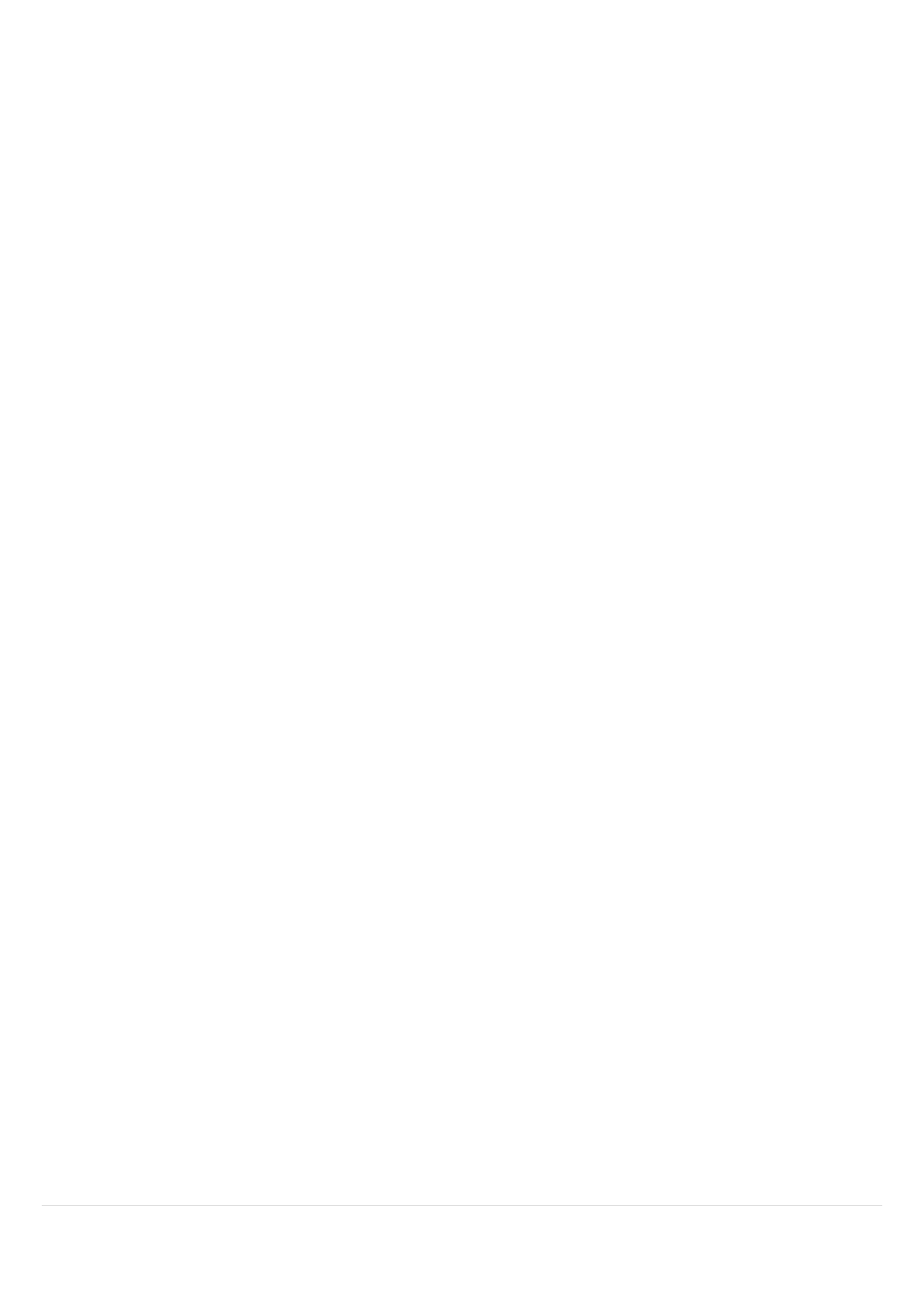# **Table of Contents**

| $1_{-}$ |      | Introduction 1.1                                                          |
|---------|------|---------------------------------------------------------------------------|
|         | 1.1. |                                                                           |
|         | 1.2. |                                                                           |
| 2.      |      |                                                                           |
| 3.      |      |                                                                           |
|         | 3.1. |                                                                           |
|         | 3.2  |                                                                           |
|         | 3.3  |                                                                           |
|         | 3.4  |                                                                           |
| 4.      |      |                                                                           |
| 5.      |      |                                                                           |
| 6.      |      |                                                                           |
|         | 6.1  |                                                                           |
|         | 6.2  |                                                                           |
| 7.      |      |                                                                           |
| 8.      |      |                                                                           |
| 9.      |      |                                                                           |
| 10.     |      |                                                                           |
| 11.     |      |                                                                           |
| 12.     |      |                                                                           |
| 13.     |      |                                                                           |
| 14.     |      |                                                                           |
| 15.     |      |                                                                           |
| 16.     |      |                                                                           |
| 17.     |      |                                                                           |
| 18.     |      | Indicative List of Projects Funded by Development Contribution Scheme  16 |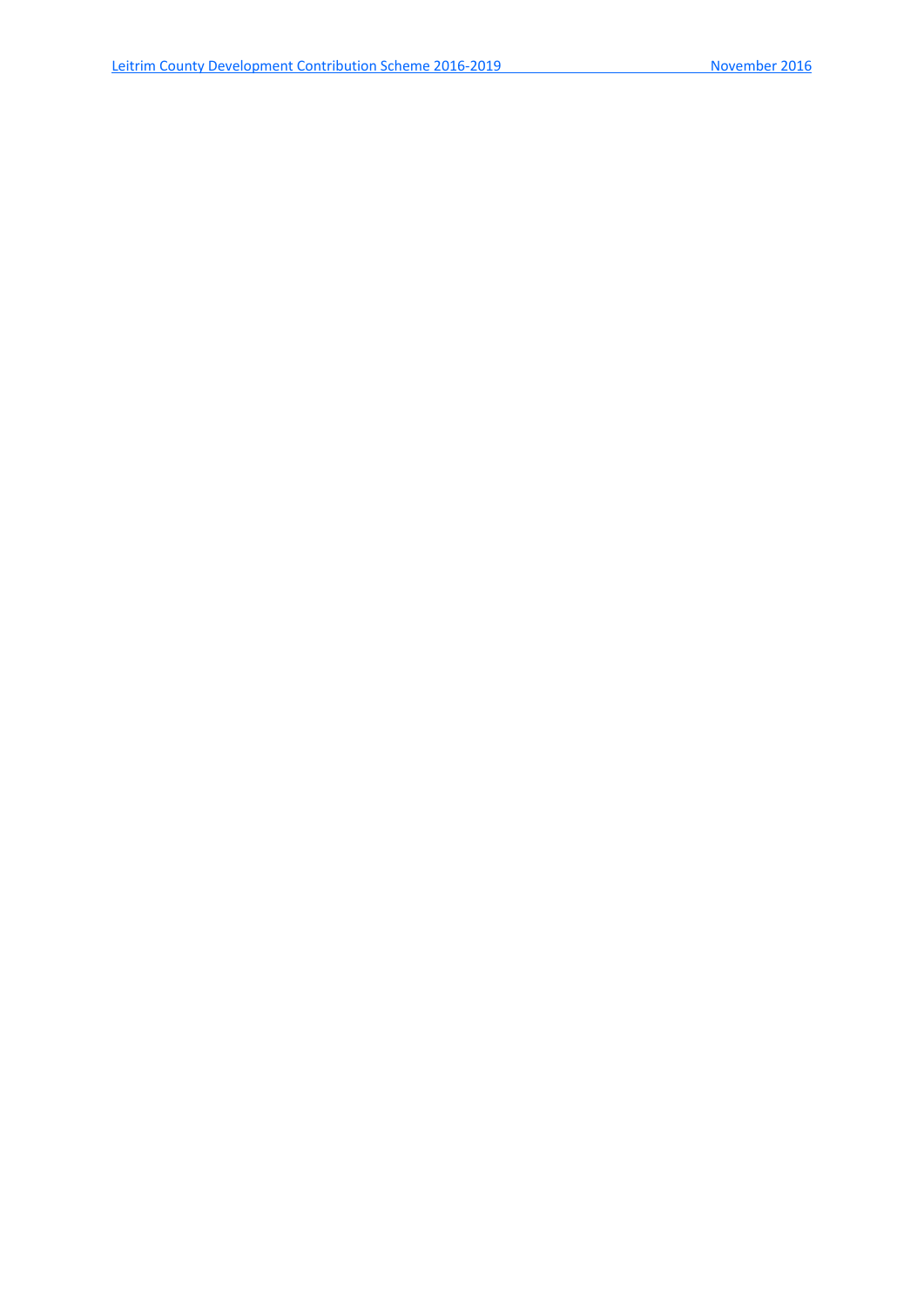# **1. Introduction**

Section 48 of the Planning & Development Act 2000 - 2015 (hereafter referred to as "the Act") enables a Planning Authority when granting planning permission under Section 34 of the Act, to include conditions requiring the payment of a financial contribution in respect of public infrastructure and facilities benefiting development in the area of the Planning Authority and that is provided, or that is intended to be provided, by or on behalf of the Local Authority.

The Act stipulates that the basis for the determination of a contribution shall be set out in a Development Contribution Scheme. When new development takes place, it relies and impacts upon the capacity of existing infrastructure and places a greater demand on the services which are provided for by Leitrim County Council. It is considered equitable that developers or home owners contribute to the financial burden associated with the provision of enhanced infrastructure networks facilitating new development. However, the Development Contribution Scheme ensures that the cost of infrastructural improvements does not fall disproportionately on new development and takes account of benefit to existing development.

The making of the Development Contribution Scheme is a reserved function of the Elected Members of Leitrim County Council. This Development Contribution Scheme sets out the contributions which shall apply for a 3 year period from their approval at the bi monthly meeting of Leitrim County Council which took place on Monday November  $7<sup>th</sup>$  2016.

#### **1.1. General Development Contribution Scheme**

Subsection (2) & (3) of Section 48 of the Act specifies that a Development Contribution Scheme shall:

- set out the basis for determining the contributions to be paid in respect of public infrastructure and facilities, in accordance with the terms of the scheme;
- make provision for payment of different contributions in respect of different classes or descriptions of development;
- allow for the payment of a reduced contribution or no contribution in certain circumstances, in accordance with the provisions of the scheme;
- indicate the contribution to be paid in respect of different classes of public infrastructure and facilities which are provided, or to be provided by the local authority having regard to the actual estimated cost of providing the classes of public infrastructure and facilities, except that any benefit which accrues in respect of existing development may not be included in any such determination, and;
- facilitate the phased payment of contributions and may require the giving of security to ensure payment of contributions.

The types of '*public infrastructure and facilities'* that can be funded by this mechanism are defined in Section 48 (17) of the Act as;

- a) the acquisition of land.
- b) the provision of open spaces, recreational and community facilities and amenities and landscaping works,
- c) the provision of roads, car parks, car parking places, surface water drainage infrastructure and flood relief work,
- d) the provision of bus corridors and lanes, bus interchange facilities (including car parks for those facilities), infrastructure to facilitate public transport, cycle and pedestrian facilities, and traffic calming measures,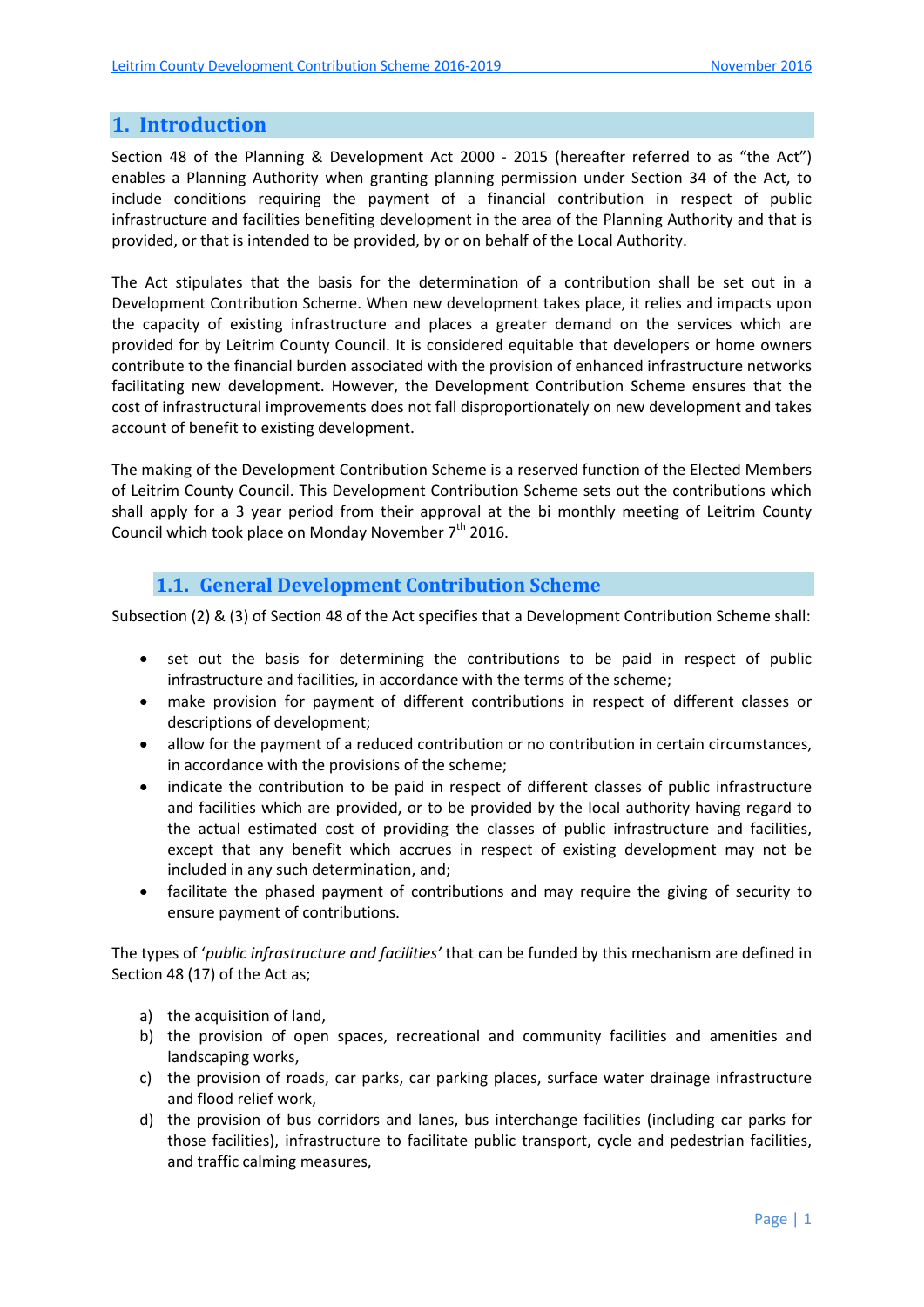- e) the refurbishment, upgrading, enlargement or replacement of roads, car parks, car parking places,
- f) the provision of high-capacity telecommunications infrastructure, such as broadband,
- g) the provision of school sites, and
- h) any matters ancillary to paragraphs (a) to (g).

Whilst the Act provides for the inclusion of sewers, waste water and water treatment facilities, service connections and watermains along with their refurbishment, upgrade, enlargement or replacement, it is considered following the establishment of Irish Water inappropriate to include such '*infrastructure*' as being publicly provided by Leitrim County Council. This adheres to the provisions of Circular PS 21/2013 following the establishment of Irish Water whereby after January  $1<sup>st</sup>$  2014, Planning Authorities were no longer to seek development contributions with respect to water and waste water infrastructure. The provision of surface drainage infrastructure remains the responsibility of Local Authorities as such infrastructure tends to be associated with roads and car parking infrastructure.

The making of the Development Contribution Scheme is a reserved function of the Elected Members of the Local Authority and is a transparent process involving a wide consultation programme.

# **1.2. Special Development Contributions**

In addition to the terms of a General Development Contribution Scheme, Leitrim County Council may require the payment of a Special Development Contribution in respect of a particular development where specific exceptional costs not covered by a scheme are incurred by Leitrim County Council in respect of public infrastructure and facilities which benefit the proposed development. Leitrim County Council will specify in a planning condition attached to the grant of planning permission the particular works carried out or proposed to be carried out to which the contribution relates. Example of developments which may require Special Development Contributions would be in the case of an intensive employment activity requiring an upgrade of a junction or of refurbishment or road widening works required to facilitate the transportation of abnormal loads associated with a wind farm development. The Act makes provision for the reimbursement of Special Development Contributions if the specified works are not carried out.

# **2. Review of Development Contribution Scheme 2005 ‐ 2015**

The Planning Department undertook a comprehensive review of the existing Development Contribution Scheme which has been in operation for the past 12 years. The existing Scheme was adopted on  $1<sup>st</sup>$  March 2004 at a time of significant expansion in Ireland generally but particularly in County Leitrim due to the operation of the Upper Shannon Rural Renewal Scheme across the entire administrative area of the county. The existing Scheme applied to all applications received after  $10^{th}$ March 2004. The Scheme was updated by reference to the Consumer Price Index on an annual basis until 2008 but has not been altered since other than the removal of the component of the contributions which related to the provision of piped water services infrastructure following the establishment of Irish Water in 2014.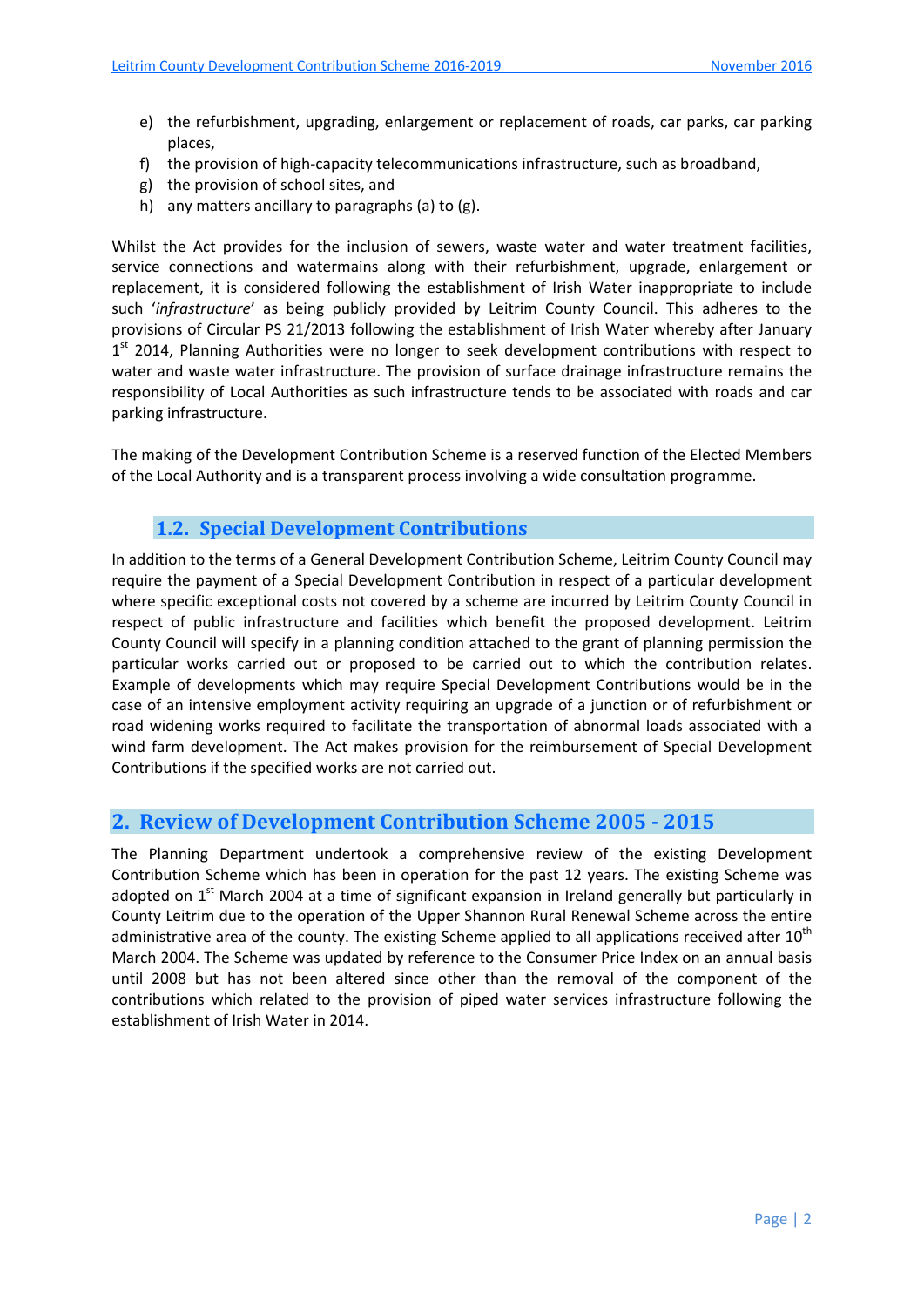The Development Contribution Scheme was a very important revenue stream (capital side) in the initial years as evident in the graphic below.



The correlation of the development contributions collected over this period and the level of residential development is immediately evident from comparison to the graphic below.



In the analysis undertaken for the purposes of informing the preparation of the Development Contribution Scheme for 2016‐2019, it was decided to omit the contributions collected which relate to water and waste water infrastructure. As outlined previously, Local Authorities are no longer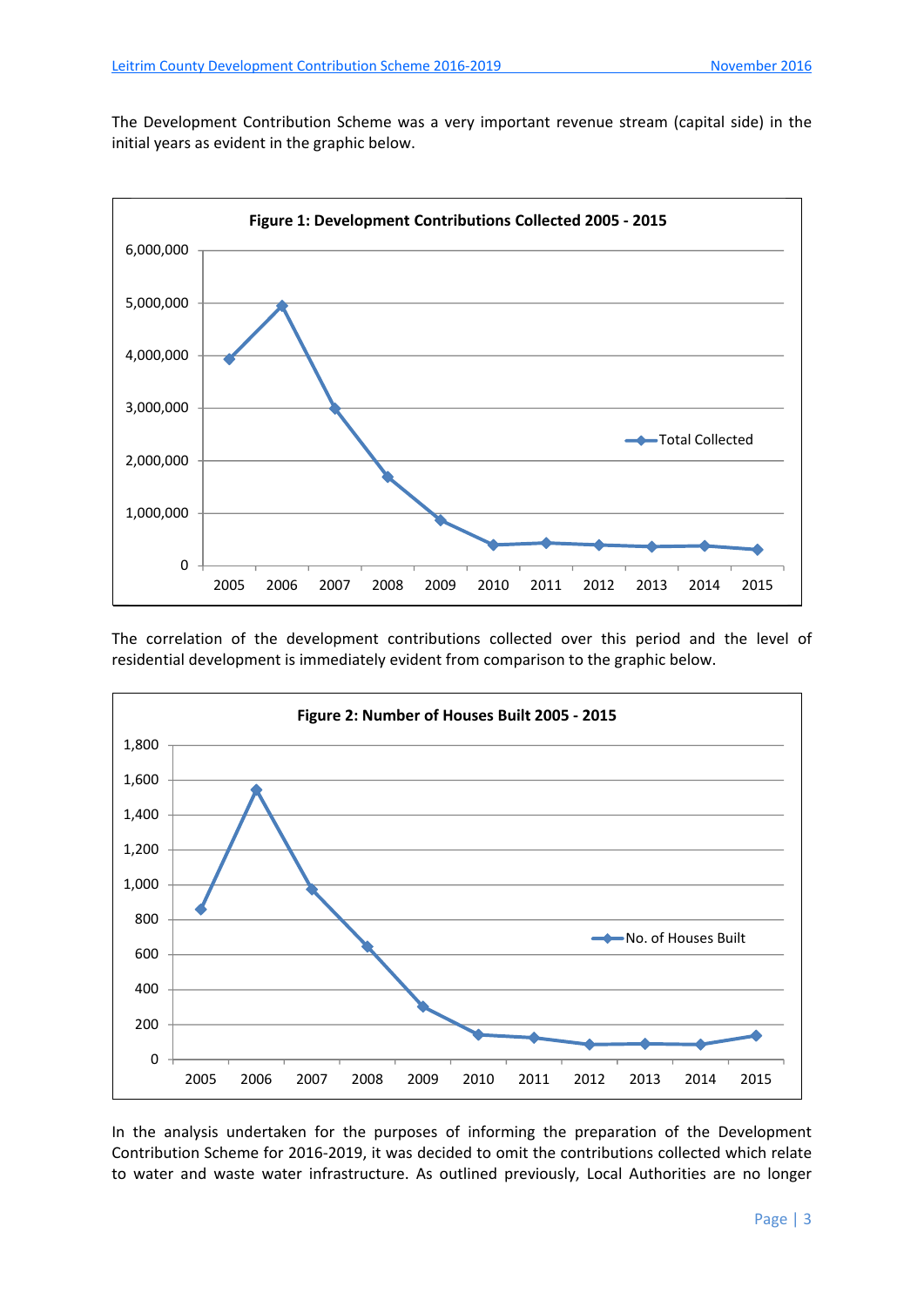collecting contributions for this type of infrastructure since the establishment of Irish Water. The inclusion of this element of the contributions collected would misrepresent previous years in comparison to 2014 and 2015. The average yearly amount collected over the period 2012 ‐ 2015 was €226,668. This compares to the peak of just under €5 million collected in 2005. This information is presented below in Table 1.

| Year /<br><b>Category</b> | <b>Roads</b> | <b>Health &amp;</b><br><b>Education</b> | <b>Recycling</b> | <b>Community</b><br><b>Facilities</b> | Car<br><b>Parking</b> | <b>Yearly</b><br><b>Total</b> |
|---------------------------|--------------|-----------------------------------------|------------------|---------------------------------------|-----------------------|-------------------------------|
| 2012                      | €76,159      | €38,673                                 | €23,147          | €46,287                               | €6,257                | €190,503                      |
| 2013                      | €86,899      | €71,822                                 | €32,918          | €52,897                               | €8,430                | €252,966                      |
| 2014                      | €83,330      | €45,117                                 | €23,435          | €47,823                               | €12,849               | €212,554                      |
| 2015                      | €135,865     | €46,534                                 | €25,148          | €42,871                               | €235                  | €250,653                      |

**Table 1 :** Development Contributions Collected 2012 ‐ 2015

The Planning Authority also examined, for comparison purposes, the extent of Development Contributions which have been included as conditions of planning permissions granted over the past 5 years. This information is presented below in Table 2. This revealed that the average annual amount of Development Contributions which could be collected and are included as conditions of planning permissions was €260,453. There is the obvious qualification on this amount only being forthcoming in the event of the planning permissions being implemented. This is unfortunately not the experience witnessed over the past  $4 - 5$  years particularly for some of the larger economic development projects. Equally, the analysis indicated the dependence on large individual development proposals commencing and also the inclusion of a significant amount being attributable to change of use applications for commercial developments which will be outside the provisions of the revised scheme.

| <b>Development Category</b>           | 2011     | 2012     | 2013     | 2014     | 2015     |
|---------------------------------------|----------|----------|----------|----------|----------|
| <b>One off Houses</b>                 | €134,107 | €75,270  | €55,521  | €32,762  | €44,862  |
| <b>Multiple Houses</b>                | €22,600  | €16,950  | €3,450   | €16,534  | €27,100  |
| <b>Extensions</b>                     | €10,726  | €13,827  | €19,618  | €4,590   | €4,929   |
| Quarry                                | €9,250   | €0       | €0       | €0       | €29,250  |
| <b>Commercial</b>                     | €95,732  | €49,549  | €43,926  | €33,607  | €17,554  |
| <b>Enterprise &amp;</b><br>Employment | €0       | €181,566 | €7,420   | €23,919  | €56,404  |
| <b>Education</b>                      | €0       | €7,847   | €3,325   | €0       | €5,598   |
| Wind farm                             | €0       | €37,500  | €75,360  | €0       | €25,999  |
| <b>Nursing Home</b>                   | €0       | €0       | €74,045  | €41,568  | €0       |
| Total                                 | €272,415 | €382,509 | €282,665 | €152,980 | €211,696 |

**Table 2 :** Contributions Included in Planning Permissions Granted 2011 ‐ 2015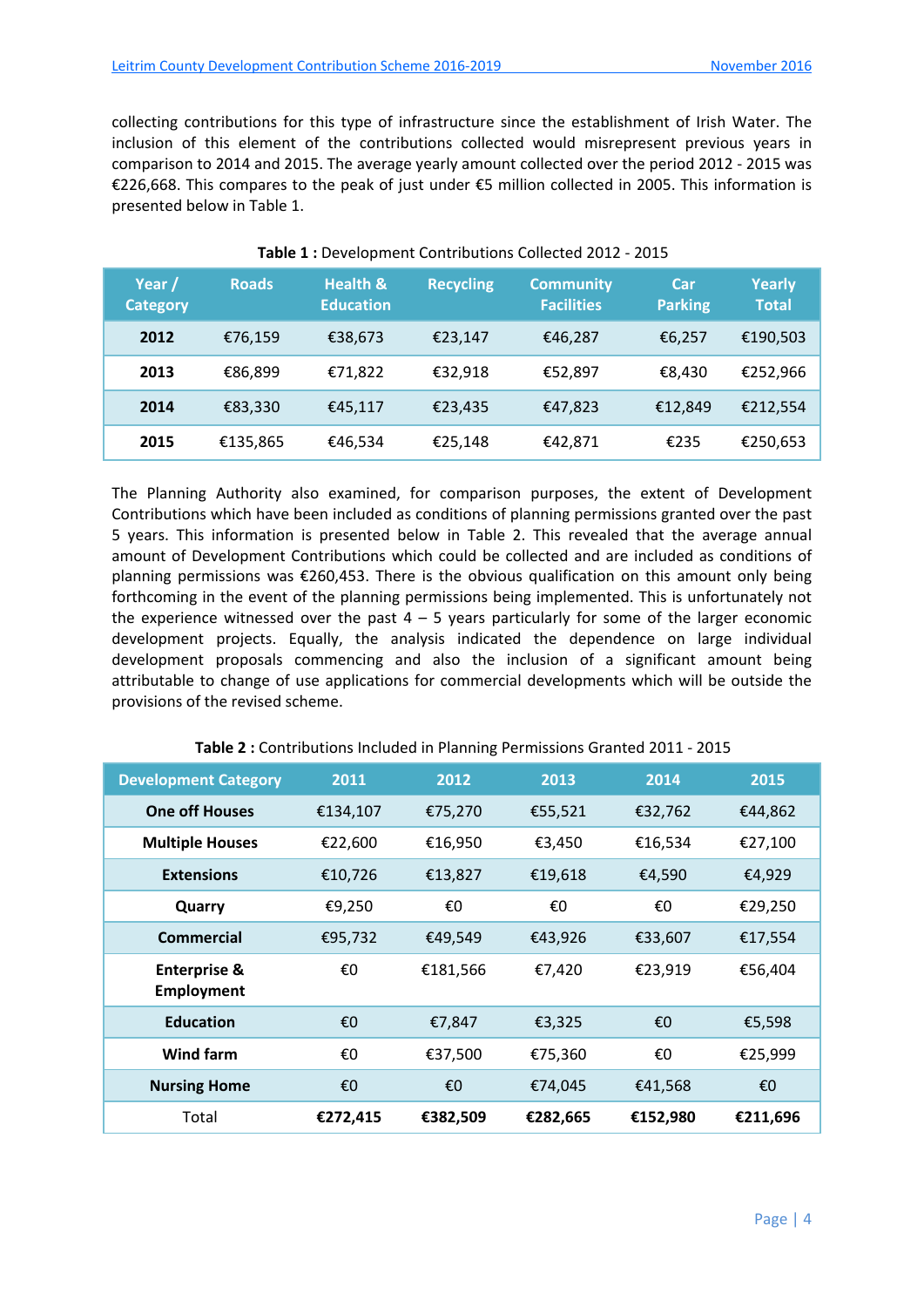It is also worth noting that only 34% of all permissions granted by Leitrim County Council were subject to the provisions of the existing Development Contribution Scheme. Table 2 and 3 again demonstrate the importance of residential development to the amount of the Development Contributions collected and to the number of relevant planning permissions granted but not yet commenced. There is nothing to suggest from the above analysis that the amount of Development Contributions which have been collected over the past 4 ‐5 years will increase significantly on the basis of extant planning permissions.

| <b>Development Category</b>        | 2011           | 2012         | 2013         | 2014           | 2015         |
|------------------------------------|----------------|--------------|--------------|----------------|--------------|
| <b>One off Houses</b>              | 44             | 23           | 20           | 18             | 25           |
| <b>Multiple Houses</b>             | $\mathbf{1}$   | 1            | 1            | $\overline{2}$ | 3            |
| <b>Extensions</b>                  | 13             | 20           | 17           | 6              | 11           |
| Quarry                             | $\mathbf{1}$   | $\Omega$     | 0            | 0              | $\mathbf{1}$ |
| <b>Commercial</b>                  | 10             | 12           | 15           | 13             | 5            |
| <b>Enterprise &amp; Employment</b> | $\Omega$       | 3            | $\mathbf{1}$ | 3              | $\mathbf{1}$ |
| <b>Education</b>                   | $\Omega$       | $\mathbf{1}$ | $\mathbf{1}$ | $\Omega$       | $\mathbf{1}$ |
| <b>Wind farm</b>                   | $\overline{0}$ | $\mathbf{1}$ | $\mathbf{1}$ | $\Omega$       | 1            |
| <b>Nursing Home</b>                | $\Omega$       | $\Omega$     | $\mathbf{1}$ | $\mathbf{1}$   | $\mathbf{1}$ |
| Total                              | 69             | 61           | 57           | 43             | 49           |

|  | Table 3: Number of Relevant Planning Permissions which include Development Contributions 2011 - 2015 |  |
|--|------------------------------------------------------------------------------------------------------|--|
|--|------------------------------------------------------------------------------------------------------|--|

Table 4 below provides details of the monies collected which have been spent on various public infrastructure projects which have been provided over the past number of years.

**Table 4 :** Amount of Development Contributions Spent 2010 ‐ 2015

| Year                                                                  | $\blacktriangledown$ 2010 $\blacktriangledown$ | -2011- | 2012 | -2013- | - 2014. | -2015 |
|-----------------------------------------------------------------------|------------------------------------------------|--------|------|--------|---------|-------|
| Amount Spent €1,270,594 €30,000 €1,480,997 €279,471 €759,316 €618,645 |                                                |        |      |        |         |       |

The average yearly amount expended over this period was **€739,837**. The total amount expended was **€4,439,023**.

Examples of Projects funded by the Development Contribution Scheme include

- Lough Rinn Rowing Centre
- Sliabh an Iarainn Visitor Centre
- Drumsna Playground and Footpath
- Kinlough Astoturf Pitch
- Roundabout N4 Attifinlay Carrick on Shannon
- Quay Improvements and Car Parking, Carrick on Shannon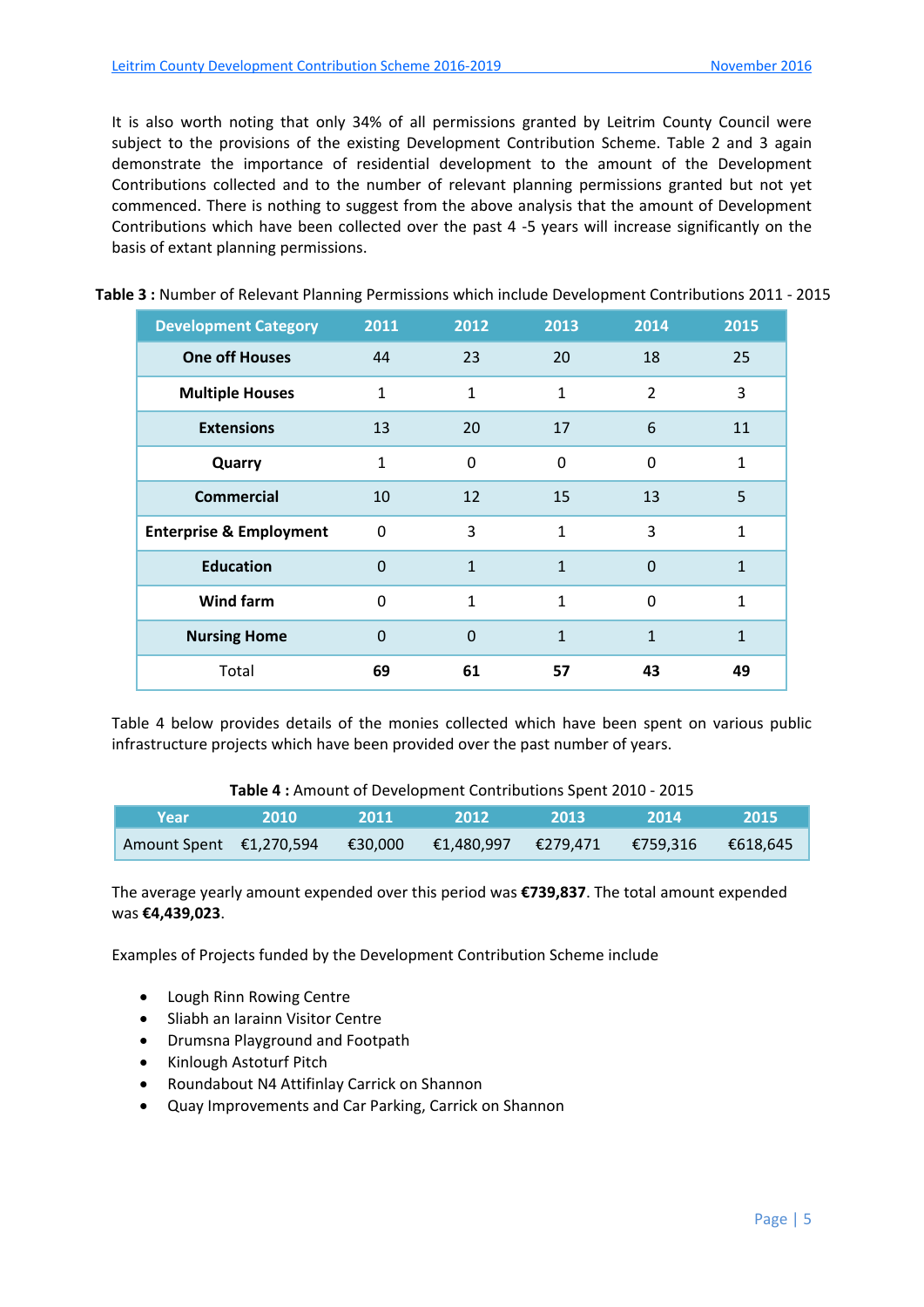# **3. Estimate the Nature and Scope of Future Development Envisaged**

The Planning Authority compiled the following data sets to inform the preparation of the new Development Contribution Scheme:

- The number of residential units permitted and completed in the county over the period  $2011 - 2015$ ;
- The amount of non residential development permitted and completed in the county over the period 2011 – 2015;
- The population projections contained in the Core Strategy of the Leitrim County Development Plan 2015‐2021, and;
- The County Retail Strategy contained in the Leitrim County Development Plan 2015‐2021.

### **0.1. Residential Development**

The Core Strategy of the County Development Plan 2015‐2021 projected that 1,043 number units would be built over the period of the plan of which 262 number units would be in Carrick-on-Shannon. This would equate to an annual projection of 174 number units per annum for Co. Leitrim of which 44 number units per annum would be in Carrick‐on‐Shannon.

| Year                                    |     | 2005   2006   2007   2008   2009   2010   2011   2012   2013   2014   2015 |     |     |     |     |     |    |    |    |     |
|-----------------------------------------|-----|----------------------------------------------------------------------------|-----|-----|-----|-----|-----|----|----|----|-----|
| No. of<br><b>Houses</b><br><b>Built</b> | 860 | 1,545                                                                      | 975 | 647 | 303 | 142 | 125 | 86 | 90 | 86 | 137 |

#### **Table 5 :** County Leitrim House Completions 2005‐2015

**Source**: Department of Housing, Planning & Local Government database which is based on ESB connections.

The Planning Authority has permitted 21 number houses in 2013, 18 number houses in 2014 and 32 number houses in 2015. There are no extant planning permissions for multiple house developments of any note awaiting commencement. There are were also a number of former incomplete or unfinished estates such as Shannon Quays in Roosky, Priors Point and Glas na hAbhainn in Carrick‐ on‐Shannon and Gleann Dara and Millhill Lawns in Manorhamilton which have been finished out and are being brought to the market. Some of these developments are included in the 2014 and 2015 figures (Table 5 refers).

It is considered highly unlikely that the projected housing completions contained in the County Development Plan will materialise during the first half of the plan period (2015‐2018). It is considered more realistic that 35 – 50 number housing units will be constructed per annum during the 3 year life of the Development Contribution Scheme. For the purposes of this scheme and having regard to the uncertainty which still pertains, the lower figure will be used.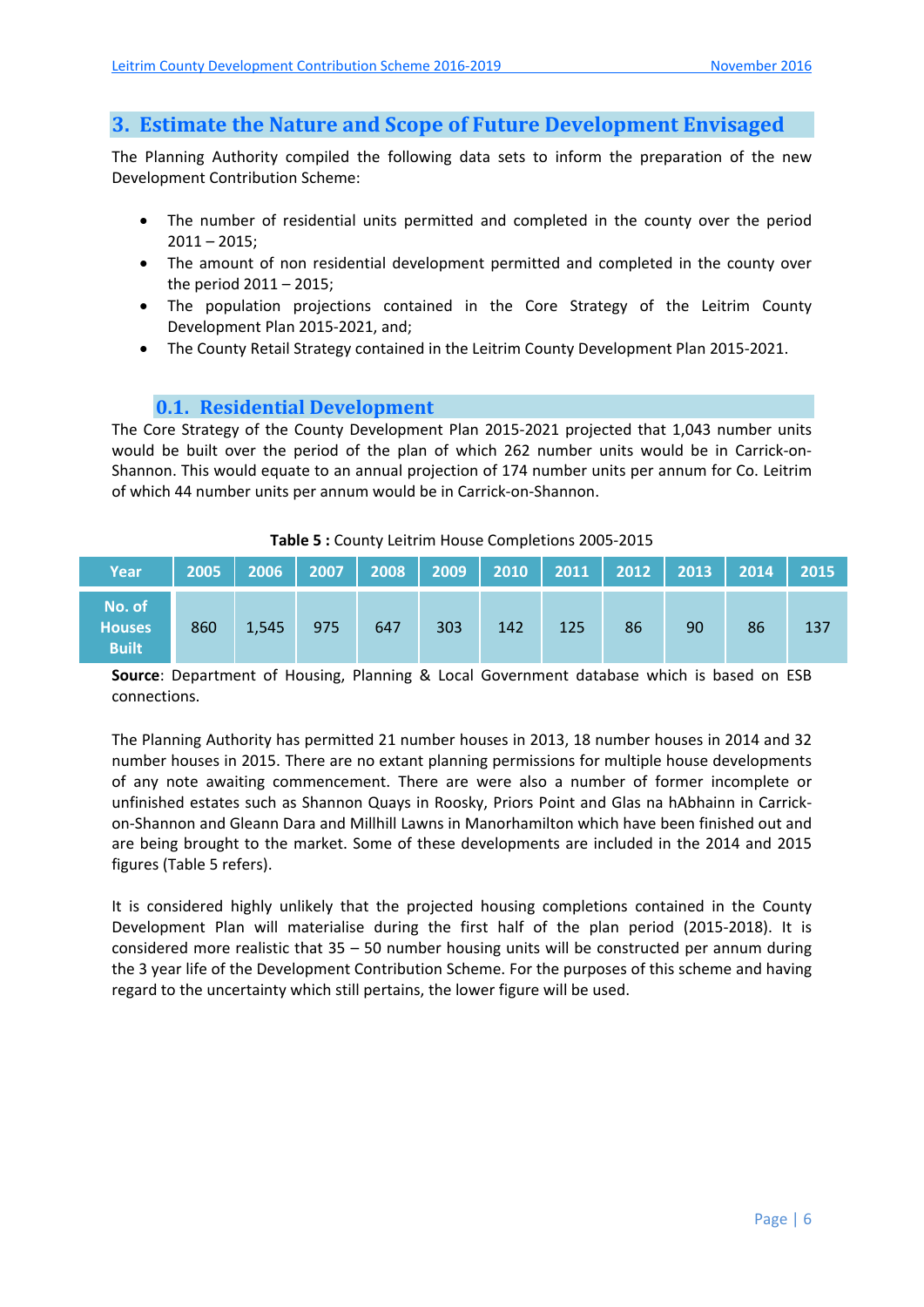#### **3.2 Retail Development**

The following table presents the findings of analyzing relevant planning permissions granted over the period 2011‐2015 with regard to retail development.

|  | Table 6 : Permitted Retail Development in Co. Leitrim 2011 - 2015 |  |  |
|--|-------------------------------------------------------------------|--|--|
|--|-------------------------------------------------------------------|--|--|

| Yearl             | 2011  |     | 2012   2013   2014 |     | 2015 | Total |
|-------------------|-------|-----|--------------------|-----|------|-------|
| Floor Area $(m2)$ | 2,497 | 325 |                    | 193 | 438  | 3,473 |

The County Retail Strategy contained in the County Development Plan 2015 – 2021 provides an estimate of capacity for additional retail floor space. It is estimated that additional floor space consisting of convenience 1,158 m<sup>2</sup>, comparison 1,331 m<sup>2</sup> and bulky goods 1,250 m<sup>2</sup> will be required over the lifetime of the plan. This equates to a total retail floorspace expansion of 3,738  $m^2$  or an annual increase of 623  $m^2$ .

Table 6 indicates that over the period 2011-2015, a total of 3,473  $m<sup>2</sup>$  of additional retail floorspace was permitted. This equates to an average permitted retail floor space of 695 m<sup>2</sup>. It is considered that the projection contained in the County Retail Strategy remains robust.

# **3.3 Other Commercial Development**

| Year               | 2011 | 2012 | 2013  | 2014 | 2015 | <b>Total</b> |
|--------------------|------|------|-------|------|------|--------------|
| Floor Area $(m^2)$ |      | 333  | 1,243 | 607  | 273  |              |

**Table 7 :** Permitted Other Commercial Development in Co. Leitrim 2011 – 2015

The figures presented in Table 7 above include a large number of planning permissions for developments consisting of a change of use which may not necessarily have involved an increase in the demands of public infrastructure.

The average extent of commercial floor space (non retail) permitted per annum was 646  $m<sup>2</sup>$  of which 47% (304 m<sup>2</sup>) related to change of use applications. It would therefore be unrealistic to extrapolate the existing figures forward without excluding the change of use element.

For other commercial development, if one excludes the change of use applications, on the basis of observed trends, an estimate of 1,000  $m^2$  is considered reasonable.

| <b>3.4</b> Enterprise & Employment Development                                     |  |  |  |  |  |  |  |  |  |
|------------------------------------------------------------------------------------|--|--|--|--|--|--|--|--|--|
| Table 8 : Permitted Enterprise & Employment Development in Co. Leitrim 2011 - 2015 |  |  |  |  |  |  |  |  |  |
|                                                                                    |  |  |  |  |  |  |  |  |  |

| Year              | 2011 | 2012  | 2013 | 2014 | 2015  | Total  |
|-------------------|------|-------|------|------|-------|--------|
| Floor Area $(m2)$ |      | 7,636 | 150  | 936  | 4.290 | 13,012 |

The figures presented in Table 8 indicate an average floor space of enterprise and employment development permitted per annum of 2,602 m<sup>2</sup>. The Planning Authority has considered the potential for further expansion of existing enterprise and employment providers. It is considered that on the basis of the larger existing employers appearing to have already planned for their future expansion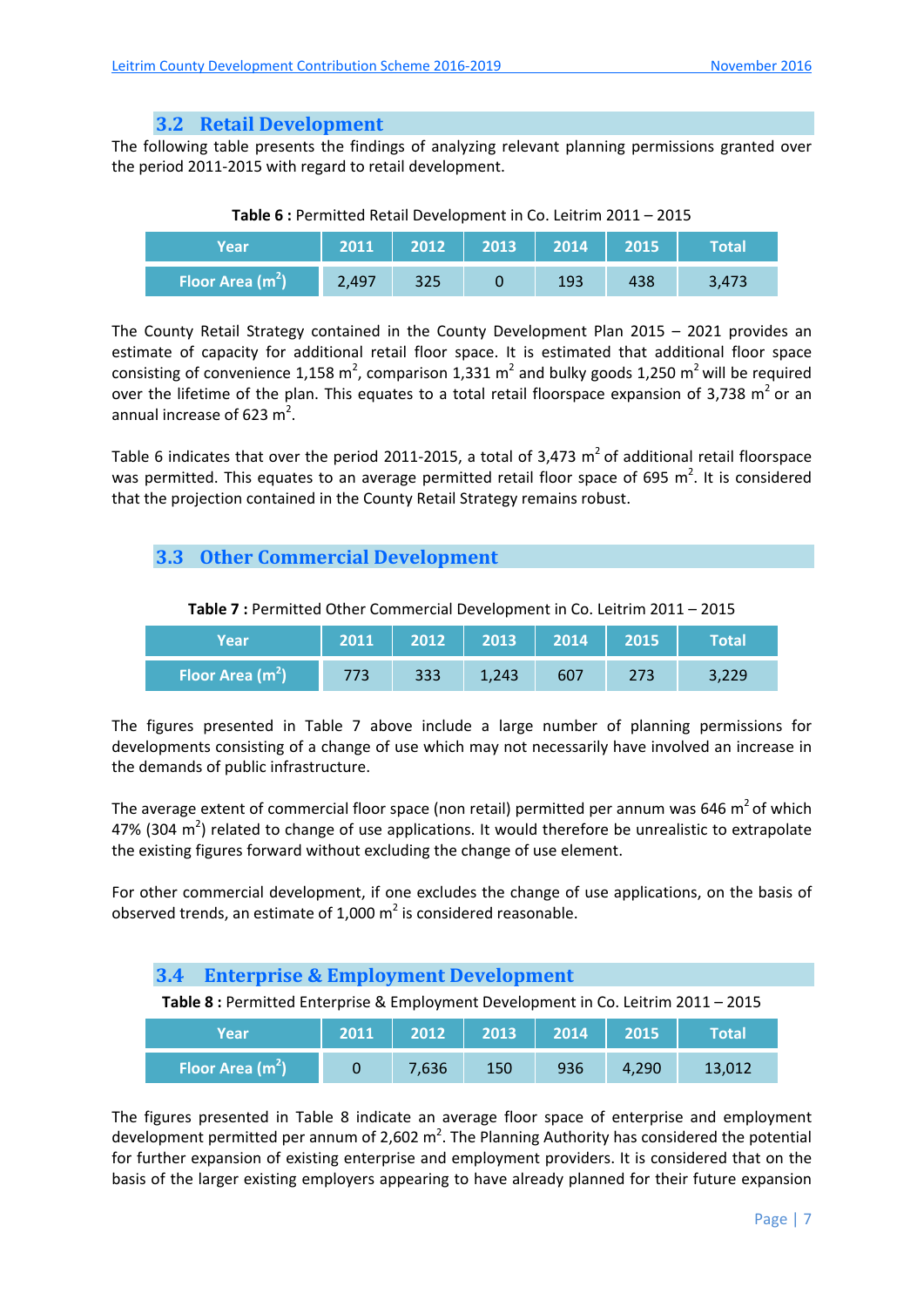that the previous rate of permitted development may not continue. It is more likely that in the region of 5,000  $m^2$  of enterprise and employment floorspace will be permitted during the 3 year life of the Development Contribution Scheme.

| <b>Development Category</b>   | <b>Sub Category</b>                                 | <b>Projected Quantum</b><br>of Development | <b>Total</b> |  |
|-------------------------------|-----------------------------------------------------|--------------------------------------------|--------------|--|
| <b>Residential</b>            | <b>Multiple Houses</b>                              | 45 houses                                  | 105 houses   |  |
|                               | One Off Houses                                      | 60 houses                                  |              |  |
| <b>Commercial</b>             | Retail                                              | 1,800 $m2$                                 |              |  |
|                               | <b>Enterprise and Employment</b>                    | 5,000 $m2$                                 |              |  |
|                               | Hotels, Guest Houses, B&Bs,<br><b>Nursing Homes</b> | 1,000 $m2$                                 | 9,300 $m2$   |  |
|                               | Hospitals, Schools, Social and<br>Education         | 500 $m2$                                   |              |  |
|                               | Other                                               | 1,000 $m2$                                 |              |  |
| <b>Wind farm Developments</b> |                                                     | 4 turbines                                 | 9.2 MW       |  |
| <b>Extractive Industries</b>  |                                                     | 2 hectares                                 | 2 hectares   |  |

#### **Table 9 :** Estimate of Future Development Envisaged 2016 ‐ 2019

# **4. Determine Future Infrastructure Cost**

In March 2016, Leitrim County Council adopted a 3 Year Capital Programme which is summarised below.

| Table 10 : Summary of 2016-2018 Year Capital Programme |  |
|--------------------------------------------------------|--|
|--------------------------------------------------------|--|

| <b>Development Category</b>     | Investment  |
|---------------------------------|-------------|
| Housing & Building              | €8,814,000  |
| Roads & Transportation          | €11,935,000 |
| Water Services (Rural)          | €1,200,000  |
| <b>Environmental Services</b>   | €2,797,000  |
| <b>Recreation &amp; Amenity</b> | €6,022,000  |
| Total                           | €30,768,000 |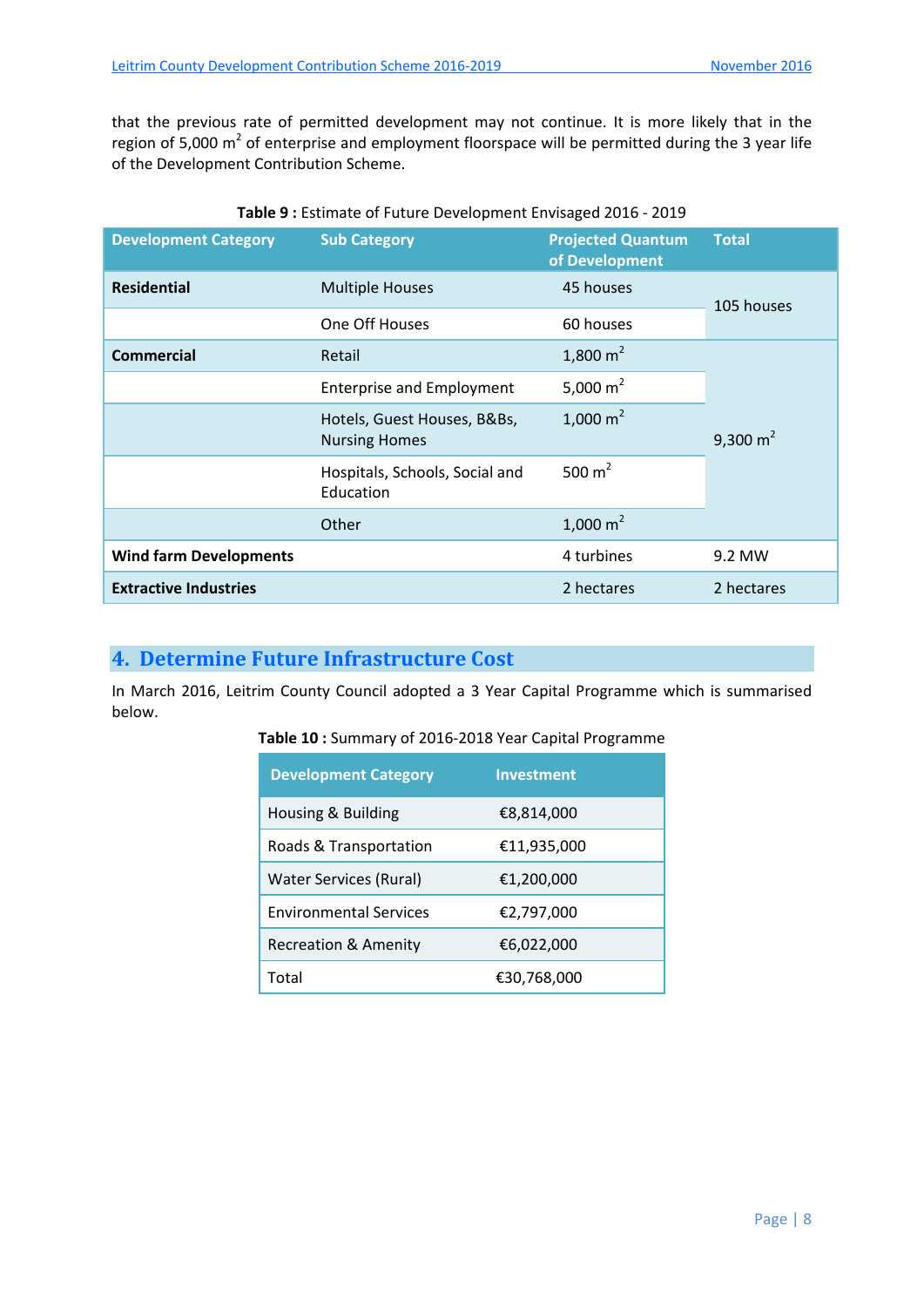This investment will be funded from the following sources:

#### **Table 11** Summary of Funding Sources for 2016‐2018 Year Capital Programme

| <b>Funded by</b>                 | <b>Amount</b> |  |
|----------------------------------|---------------|--|
| <b>Grants</b>                    | €25,277,690   |  |
| Part V                           | €911,060      |  |
| <b>Development Contributions</b> | €1,079,250    |  |
| Loans                            | €3,500,000    |  |
| <b>Total</b>                     | €30,768,000   |  |

It was projected when adopting the 3 Year Capital Programme that income from Development Contributions would provide €1,079,250 of the overall ambitious investment schedule of €30,768,000. This equates to 3.5% of the overall investment requirements. This translates to a discount of 96.5% being applied to reflect the benefit to existing development that will accrue from such facilities and infrastructure. If the level of development contributions which are collected over the 3 year period is lower, for example €750,000, this would reduce the discount further to 97.55%. Details of the infrastructure projects included in the 3 Year Capital Programme is provided in Section 18.

# **5. Allocation of Costs to Anticipated Development**

| <b>Development Category</b>                        | <b>Contribution</b>                                                                                                                   |
|----------------------------------------------------|---------------------------------------------------------------------------------------------------------------------------------------|
| Houses (Urban)                                     | €18.50 per m <sup>2</sup> - minimum payment of €4,000                                                                                 |
| <b>Houses (Rural)</b>                              | Houses less than or equal to 250 m <sup>2</sup> - $\epsilon$ 2,000                                                                    |
|                                                    | Houses greater than or equal to 251 m <sup>2</sup> - $\epsilon$ 4,000 + $\epsilon$ 18.50 per<br>$m2$ in excess of 251 m <sup>2.</sup> |
| <b>Extensions</b>                                  | €18.50 per m <sup>2</sup> > 40 m <sup>2</sup>                                                                                         |
| <b>Commercial Development</b>                      | €25.50 per m <sup>2</sup>                                                                                                             |
|                                                    | Retail / Commercial < 200 m <sup>2</sup> - $\epsilon$ 20 per m <sup>2</sup>                                                           |
| Hotels, Guest Houses, B&Bs, Nursing<br>Homes, etc. | €25.50 per m <sup>2</sup>                                                                                                             |
| <b>Hospitals, Schools, Social and Education</b>    | €25.50 per m <sup>2</sup>                                                                                                             |
| <b>Wind Farm Developments</b>                      | €6,000 per MW subject to minimum of €15,000 per turbine                                                                               |
| Renewable Energy Developments <sup>1</sup>         | €600 per 0.1 MW                                                                                                                       |
| <b>Extractive Industries</b>                       | €1.30 per m <sup>2</sup> of site area for extraction (per bench)                                                                      |
| <b>Car Parking Shortfall</b>                       | €3,000 per space                                                                                                                      |

#### **Table 12 :** Approved Development Contributions Rates 2016‐2019

1

 $1$  Renewable Energy Developments (other than wind farms and which export to the National Grid) at a rate of €600 per 0.1 MW or €6,000 per MW.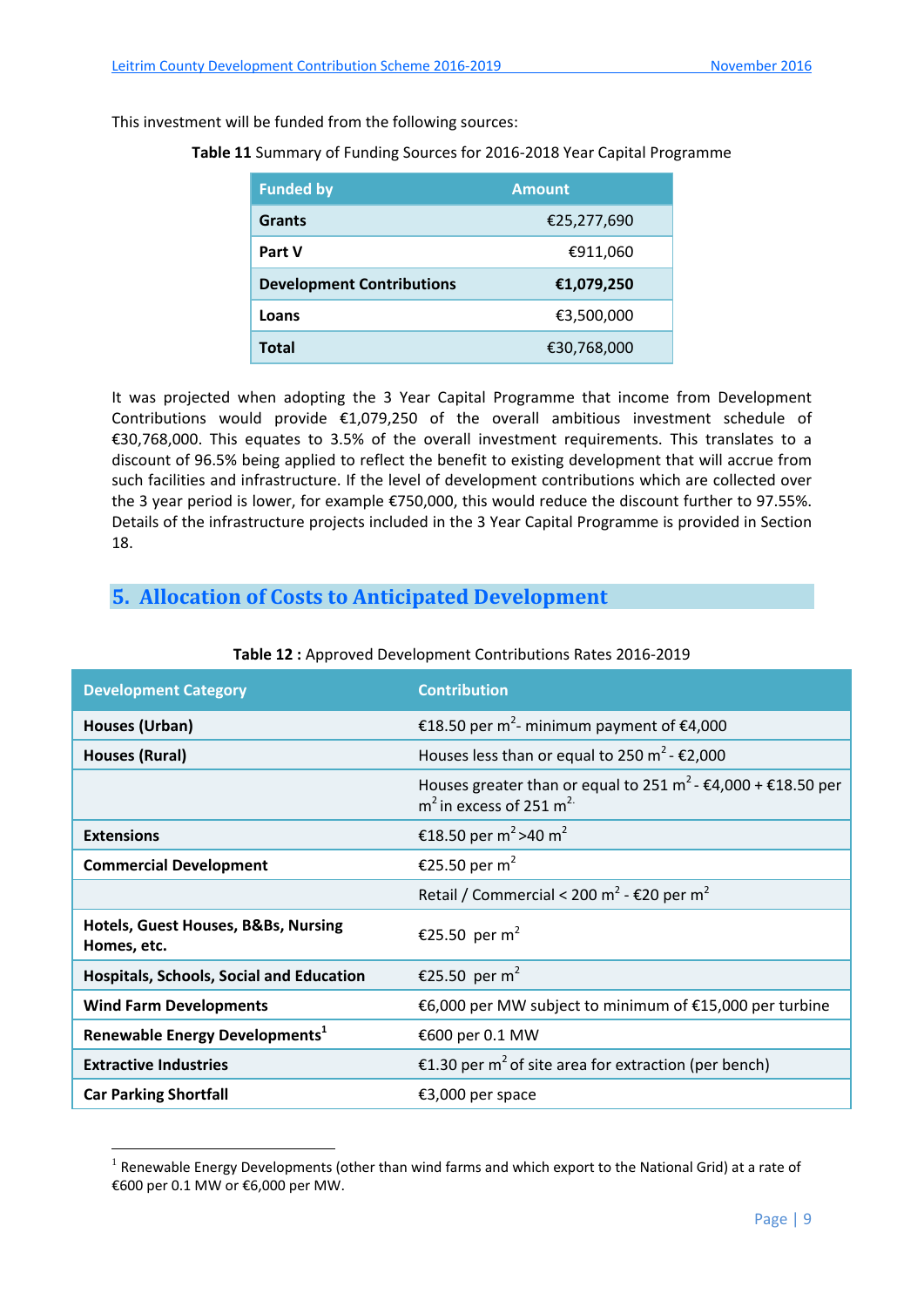#### Leitrim County Development Contribution Scheme 2016‐2019 November 2016

#### **Table 13 :** Projected Income from Approved Development Contribution Scheme 2016‐2019

| <b>Development Category</b>                        | <b>Contribution</b>                                                                                                       | <b>Projected Quantum of</b><br><b>Development</b> | <b>Total</b> |
|----------------------------------------------------|---------------------------------------------------------------------------------------------------------------------------|---------------------------------------------------|--------------|
| Houses (Urban)                                     | €18.50 per m <sup>2</sup> - minimum payment of €4,000                                                                     | Multiple Houses 45 no. <sup>2</sup>               | €180,000     |
| Houses (Rural)                                     | Houses less than 250 m <sup>2</sup> - $\epsilon$ 2,000                                                                    | One Off Houses 40 no. <sup>3</sup>                | €80,000      |
|                                                    | Houses greater than 251 m <sup>2</sup> - $\epsilon$ 4,000 + $\epsilon$ 18.50 per m <sup>2</sup> in<br>excess of 251 $m^2$ | 20 no. @ 296 $m^2$ average                        | €97,020      |
| Extensions                                         | €18.50 per m <sup>2</sup> > 40 m <sup>2</sup>                                                                             | 500 $m2$ of eligible floor space                  | €9,250       |
| <b>Commercial Development</b>                      | Retail / Commercial < 200 m <sup>2</sup> €20 per m <sup>2</sup>                                                           | 360 $m^{24}$                                      | €7,200       |
|                                                    | Retail / Commercial > 200 m <sup>2</sup> €25.50 per m <sup>2</sup>                                                        | 1,440 $m2$                                        | €36,720      |
| Enterprise & Employment                            | 20% Reduction - €20.40 per m <sup>2</sup>                                                                                 | 2,500 $m2$                                        | €51,000      |
|                                                    |                                                                                                                           | 2,500 $m2$                                        | €63,750      |
| Hotels, Guest Houses, B&Bs,<br>Nursing Homes, etc. | €25.50 per m <sup>2</sup>                                                                                                 | 1,000 $m2$                                        | €25,500      |
| Hospitals, Schools, Social and<br>Education        | €25.50 per m <sup>2</sup>                                                                                                 | 500 $m2$                                          | €12,750      |
| <b>Other Commercial</b>                            | €25.50 per m <sup>2</sup>                                                                                                 | 1,000 $m^2$                                       | €25,500      |
| Wind farm Developments                             | €6,000 per MW subject to minimum of €15,000 per turbine                                                                   | 9.2 MW                                            | €55,200      |
| <b>Extractive Industries</b>                       | €1.30 per m <sup>2</sup> of site area for extraction (per bench)                                                          | 2 hectares                                        | €26,000      |
| <b>Car Parking Shortfall</b>                       | €3,000 per space                                                                                                          | 15 no. spaces                                     | €45,000      |
|                                                    |                                                                                                                           | <b>Total</b>                                      | €714,890     |

<sup>&</sup>lt;sup>2</sup> It is assumed that all houses provided within multiple house developments will be less than 216 m<sup>2</sup> and that the minimum contribution of €4,000 per unit will apply.

<sup>&</sup>lt;sup>3</sup> The average floor area of individual dwellings permitted by Leitrim County Council in 2015 was 245 m<sup>2</sup>. Of the 24 no. individual dwellings permitted, 16 had a floor area of less than 250 m<sup>2</sup> whilst 8 had a floor area of greater than 251 m<sup>2</sup>. Of the houses with a floor area greater than 251 m<sup>2</sup>, the average floor area was 296 m<sup>2</sup>. These floor areas are used to estimate future revenue through the Scheme. The figures are arrived at 40 (66%) <sup>x</sup> €2,000 <sup>=</sup> €80,000 and 20 (33%) <sup>x</sup> (€4,000 <sup>+</sup> 46 \*€18.50) <sup>=</sup> €4,851. Please note that the figures for 'Rural Houses' advertised in the draft Development Contribution Scheme were amended by the Elected Members when they approved the Scheme.

 $^4$  This is based on observed trends in planning permissions granted over the period 2011 – 2015.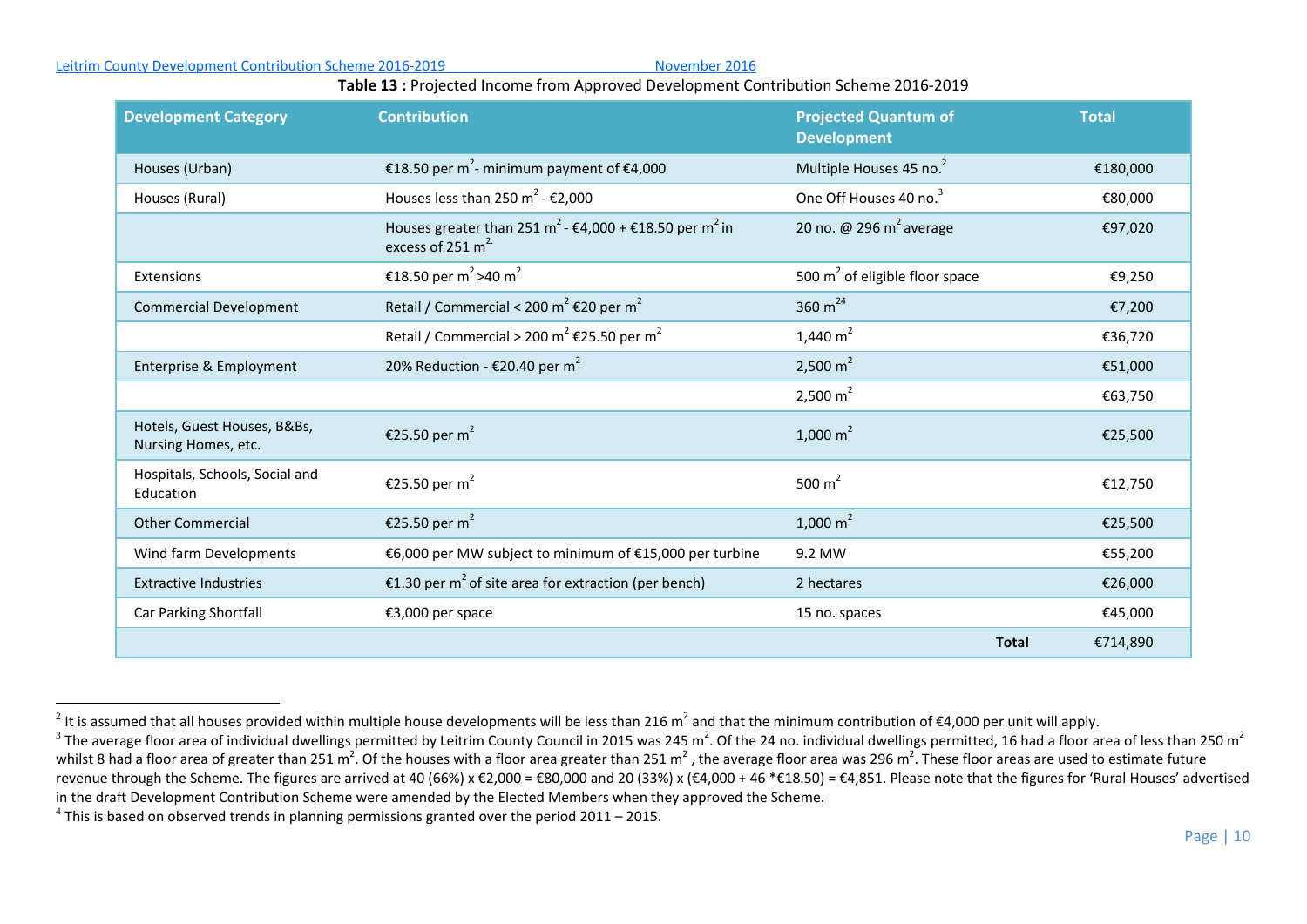# **6. Exemptions and Reduced Contributions**

Section 48(3)(c) of the Act allows for a reduction in development contributions or no contribution in certain circumstances under the terms of the Scheme.

The Department of the Environment, Community and Local Government stated in the '*Development Contributions: Guidelines for Planning Authorities*' (2013), that the following are required to be included in a Development Contribution Scheme

- reduced rates or waivers for development in town centres to support town centre development;
- reduced rates for temporary permissions on a sliding scale;
- waivers in the case of change-of-use permissions, where it does not lead to the need for new or upgraded infrastructure / services or significant intensification of demand placed on existing infrastructure (including, for example, transport infrastructure);
- waivers or reduced rates for businesses grant-aided or supported by IDA / Enterprise Ireland / Shannon Development / Údarás na Gaeltachta, as well as reduced rates for developments that would progress the Government's Jobs Initiative;
- provision to charge only net additional development in cases of redevelopment projects;
- waivers for broadband infrastructure (masts and antennae);
- waivers in respect of works on protected structures where such works substantially contribute to the restoration or protection of the protected structure; and,
- options for reduced charges in respect of renewable energy development to promote uptake of renewable energy technologies.

These reductions or waivers have been incorporated into this Development Contribution Scheme and are set out in the following section.

In addition, for the purposes of this Scheme, where the Planning Authority requires a developer, at their own expense, to provide significant infrastructure within their development in excess of the needs of the development, the Planning Authority may provide for the payment of a reduced contribution or no contribution as the particular circumstances may dictate. The Chief Executive shall approve reductions or waivers in such circumstances.

### **6.1 Exemptions / Waivers**

The following categories of development will be exempted to pay development contributions under this scheme:

- a) Development by or on behalf of a '**voluntary organisation or body'** *(an organisation or body which derives in excess of 50% of funding through local contributions or government subvention*) which is designed or intended to be used for social, recreational, educational, medical, cultural or religious purposes by the inhabitants of a locality, or by people of a particular group or religious denomination, and is not to be used mainly for profit or gain
- b) Development which is designed or intended to be used as a workshop, training facility, hostel or other **accommodation for persons with disabilities** and is not to be used mainly for profit or gain
- c) Restoration/refurbishment to a high architectural standard of **buildings included in the Record of Protected Structures** – where such works substantially contribute to the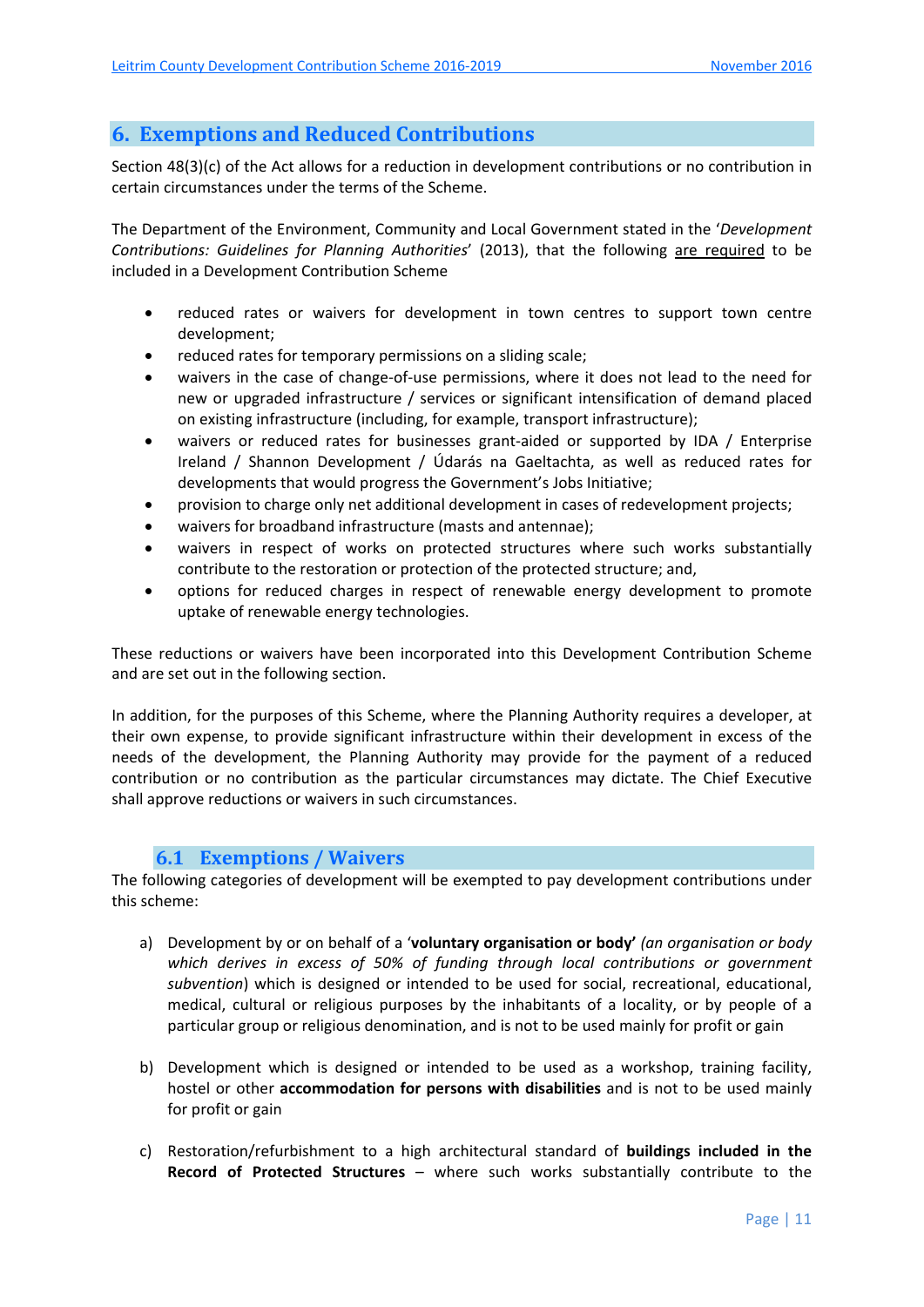restoration or protection of the protected structure (i.e. waiver would not apply, for example, to works for purposes of adding an extension to a protected structure)

- d) **Social housing units** which are provided in accordance with an agreement made under Part V of the Planning & Development Acts 2000 ‐ 2015 or which are provided by a voluntary or co-operative housing body, which is recognised as such by the Council.
- e) Development consisting of **childcare provision** to be operated by voluntary or not‐for‐profit providers or by private childcare providers with a floor area of up to 200m<sup>2</sup>.
- f) Development consisting of **drug treatment and rehabilitation services and drug education/prevention services** for which permission was applied for by and is to be operated by not‐for‐profit community‐based providers.
- g) Development consisting of works for which a person or body has received **a Housing Adaptation Scheme Grant for People with a Disability** and / or **Mobility Aids Housing Grant** or is deemed eligible for such.
- h) Development consisting of **sheltered or supported accommodation for homeless persons, sheltered housing schemes for vulnerable groups provided by voluntary or not‐for‐profit non‐statutory groups** that are recognised by the Council as such.
- i) For **change of use permissions**, a waiver in the case of change‐of‐use permissions, where the change of use does not lead to the need for new or upgraded infrastructure / services or significant intensification of demand placed on existing infrastructure (including, for example, transport infrastructure)
- j) For **broadband infrastructure (masts and antennae)**, a waiver for these types of development
- k) In order to promote the uptake of renewable energy development, a **100% exemption from development contributions** will apply in respect of renewable energy development which is not supplying electricity to the national grid including small scale renewable energy developments generating energy for on site usage e.g. for domestic, agricultural, small industry and educational purposes.
- l) Development of **sports facilities provided by** '*voluntary organisations or bodies***'** shall be exempt from payment of development contributions.
- m) Development **by or on behalf of a 'v***oluntary organisation or body***'** *(an organisation which derives in excess of 50% of funding through local contributions or government subvention and does not operate mainly for profit or gain)* which is designed or intended to be used as an enterprise centre.
- n) Permissions on applications for a **Change of House Plan**, where a condition only is being altered and the permission does not seek a term of full duration, the existing contribution, if any, on the original permission shall continue to apply and no new development charge shall be imposed. **(100% exemption from the development charge)**
- o) The first 40 sq. m. of **extensions** to a residential development where the house has not been extended previously including by exempted developments. The floor area of all extensions in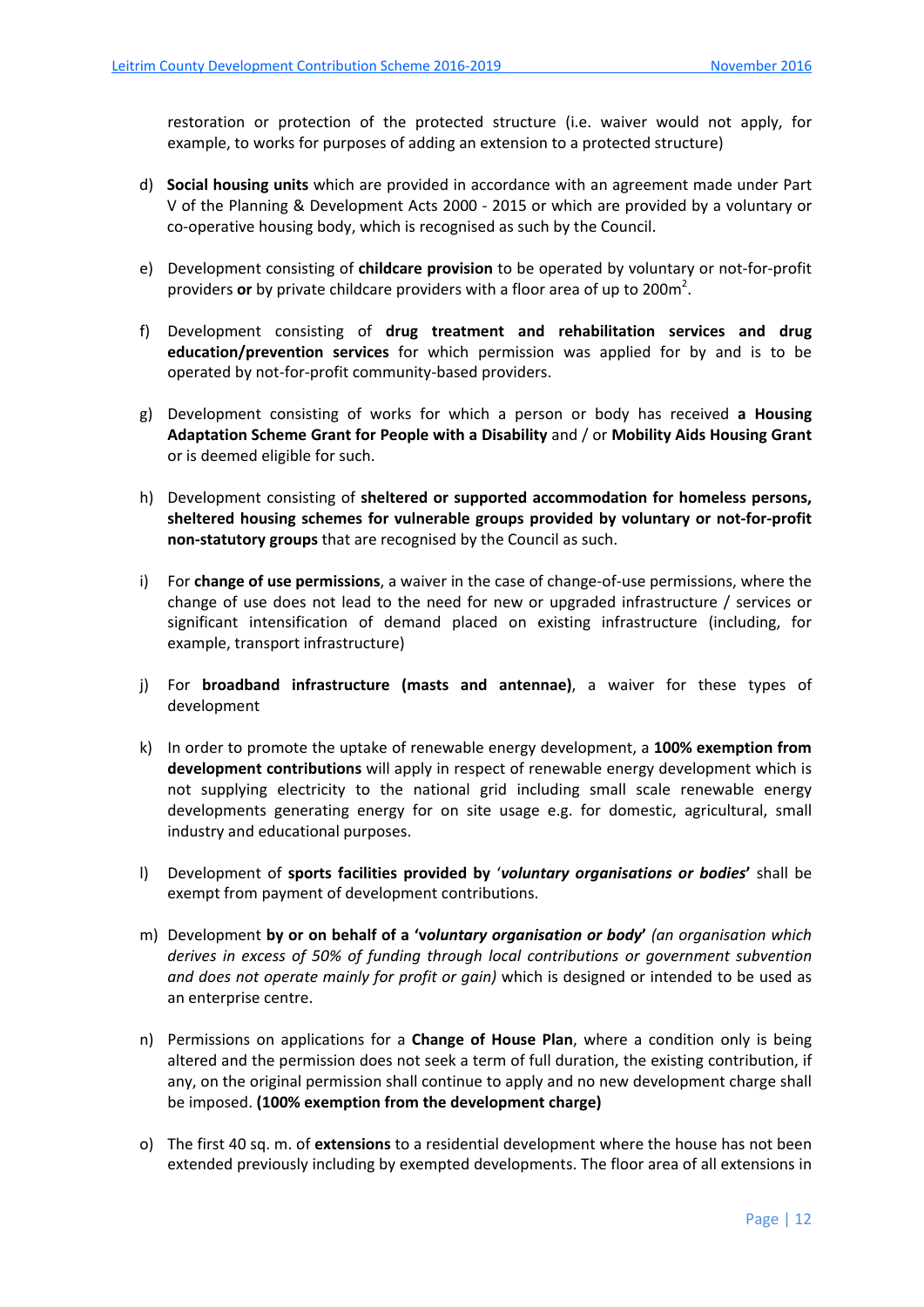excess of 40 sq. m. shall be subject to the application of the Scheme. This shall only apply in a rural area where the cumulative floor area of the house and extension exceeds 251 sq. m. or in an urban area where the cumulative floor area of the house and extension exceeds 216 sq. m.

- p) Development consisting of **Art Galleries and Artists Studios**.
- q) Permission granted for individual dwelling houses after  $6<sup>th</sup>$  November 2017 to approved participants in the scheme to facilitate testing of **Zero Discharge Wastewater Treatment & Disposal Systems** in Co. Leitrim shall be exempted from development contributions under this Development Contribution Scheme.

In the case of developments in the categories (a), (d), (e), (f), (h), (l) and (m) above, in order to qualify for any exemption, the Planning Authority must first be satisfied that the assets of the organisation or body proposing the development will remain in voluntary use even if the organisation or body is to cease its activities.

#### **6.2 Reductions**

The Planning Authority may allow for reduced payments at its discretion. The following categories of development will qualify to pay reduced development contributions under this scheme:

- a) In the case of development in town and village centres which would support town and village development, development contributions shall be calculated on the basis of a **20% reduction** being applied to all redevelopment or brownfield developments. An eligible development which supports town or village centre development must be located in a Town or Village Centre and a have a land use zoning of Mixed Use (applicable to the Carrick on Shannon Local Area Plan all other centres whose Land Use Zoning Strategies are contained in the County Development Plan 2015‐2021). Greenfield development proposals within areas to which Mixed Use land use zoning applies shall not be eligible for this exemption.
- b) All developments on sites which are on the Register of Derelict Sites under the Derelict Sites Act 1990 and are identified with a land use zoning objective in the relevant statutory land use plan will receive a **50% reduction on the full development contribution.**
- c) For **businesses grant aided** by the IDA and Enterprise Ireland or other initiatives that would progress the Government's Jobs Initiative, a **20% reduction in the development contributions.**
- d) A 10% reduction will be applied to **development contributions levied on multiple residential development** in the following instances :
	- (i) where the development contributions have been paid in full prior to any works commencing on the development in question or any associated development on the same site, the payment is made within twelve months of the grant of permission, **and** where there is no outstanding amount due in respect of a special contribution (please note no reduction will apply to special contributions).
	- **Or**
	- (ii) where the development contributions have been paid in full within 12 months of the date of submission of a valid Commencement Notice, and where there is no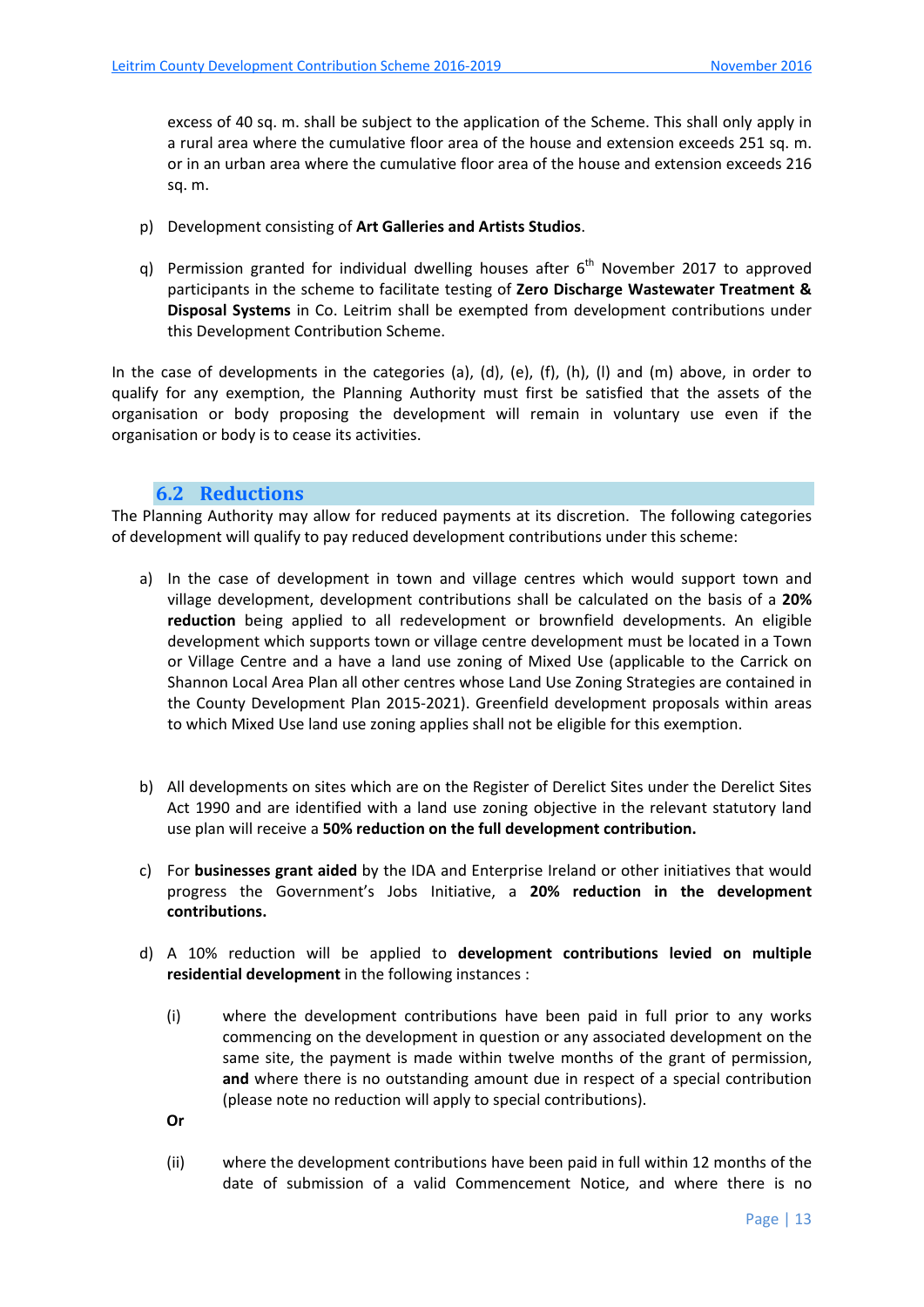outstanding amount due in respect of a special contribution (please note no reduction will apply to a special contribution).

This reduction shall only apply to multiple residential developments where the total amount of development contributions to be paid is less than €100,000.

- e) For **temporary permissions** the following reduced rates will apply;
	- **33% of normal rate** levied for permissions of up to 3 years;
	- **50% of normal rate** levied for permissions of up to 5 years, and;
	- **66% of normal rate** levied for permissions of up to 10 years.
- f) Applications for **upgrading (including extensions) of disused dwellings** i.e. uninhabited and where there are no vital service connections, for example electricity, will be treated as new residential units and will receive a **50% reduction in the development contribution.**
- g) For **redevelopment projects**, a charge only of the net additional development (e.g. a redevelopment totalling 200m<sup>2</sup> of which 150m<sup>2</sup> is replacing existing development, contribution is only required for the additional 50m<sup>2</sup>). In relation to replacement dwelling houses in rural areas, a development contribution will only be applicable to the floor area in excess of 251 sq. m. where the original dwelling house was less than or equal to 250 sq. m. whilst in urban areas, a development contribution shall only be applicable to the floor area in excess of 216 sq. m.
- h) For **start up light / general industrial unit for own occupancy** to a maximum floor area of 180 $m^2$ , the applicable rate shall be €13.11 per m<sup>2</sup>.

# **7. Payment of Contributions**

Conditions requiring the payment of Development Contributions in accordance with this Scheme will be included in all decisions to grant planning permission which are made following the making of this Scheme by the Planning Authority.

The Planning Authority may at its discretion facilitate the phased payment of contributions, and may require the giving of security to ensure payment of contributions.

Contributions under this Scheme shall be payable in accordance with the conditions of the planning permission. Contributions shall be payable at the index adjusted rate (Wholesale Price Indices – Building and Construction (Capital Goods)) pertaining to the year in which implementation of the planning permission is commenced.

Contributions unpaid prior to the commencement of development shall remain payable together with interest that may have accrued thereon at a rate equivalent to 2% above the European Central Bank rate applicable on the  $1<sup>st</sup>$  January each year including the year of commencement of development.

The Chief Executive shall by written order within the  $1<sup>st</sup>$  quarter of each year, direct whether indexation and /or interest shall be applied for the previous calendar year.

The provisions of the Urban Regeneration & Housing Act 2015 as it relates to the payment of Development Contributions shall be available under this Scheme.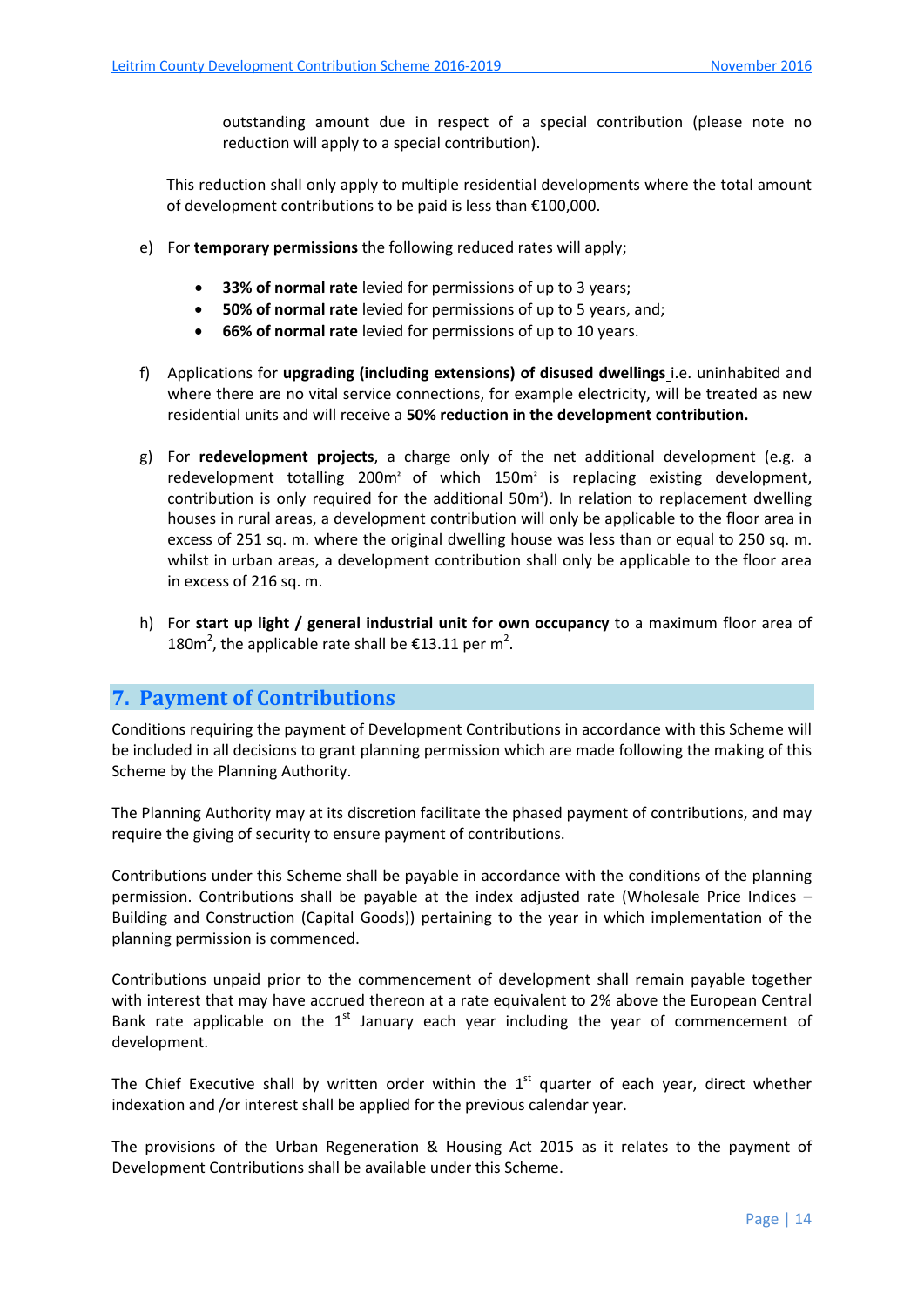# **8. Non Payment of a Contribution due to Planning Authority**

Where a development contribution is not paid in accordance with the terms of a condition laid down by the Planning Authority or An Bord Pleanála following an appeal, Leitrim County Council may recover any contribution due as a simple contract debt in a court of competent jurisdiction. The Planning Authority reserves the right to initiate further enforcement action in respect of unpaid development contributions.

## **9. Floor Area**

The floor area of proposed development shall be calculated as the internal floor area. This means the floor area determined from the internal dimensions of the proposed buildings, including the floor area of each floor including mezzanine floors.

# **10. Water and Wastewater Facilities**

Effective from  $1<sup>st</sup>$  January 2014, responsibility for water services nationally rests with Irish Water. Leitrim County Council will be carrying out the majority of its previous functions by way of a service level agreement with Irish Water. No development contributions are therefore to be levied locally for water and wastewater projects which are provided by or on behalf of Irish Water.

### **11. Double Charging**

Any development contribution already levied and paid in respect of a given development will be deducted from the subsequent charge so as to reflect that this development had already made a contribution.

### **12. Commencement of Scheme**

The Development Contribution Scheme shall commence on the date of adoption of the Scheme by Leitrim County Council, namely  $7<sup>th</sup>$  November 2016.

### **13. Chief Executive Discretion**

This Scheme grants discretion to the Chief Executive to vary the amount of Development Contributions in respect of developments that may lead to significant job creation.

### **14. Ring Fencing of Income**

Money accruing to the Council under the Scheme must be accounted for in a separate account and can only be applied as capital for public infrastructure, facilities and their enabling costs on a county wide basis. The Annual Report must contain details of monies paid or owing to it under the scheme and indicate how such monies paid to it have been spent.

### **15. Mixed Use Development**

In the case of a mixed use development, the development contribution payable will be based on the sum of charges applicable to each development type within the overall development. The basis for the development contribution payable shall be clearly set out in the case planner's report.